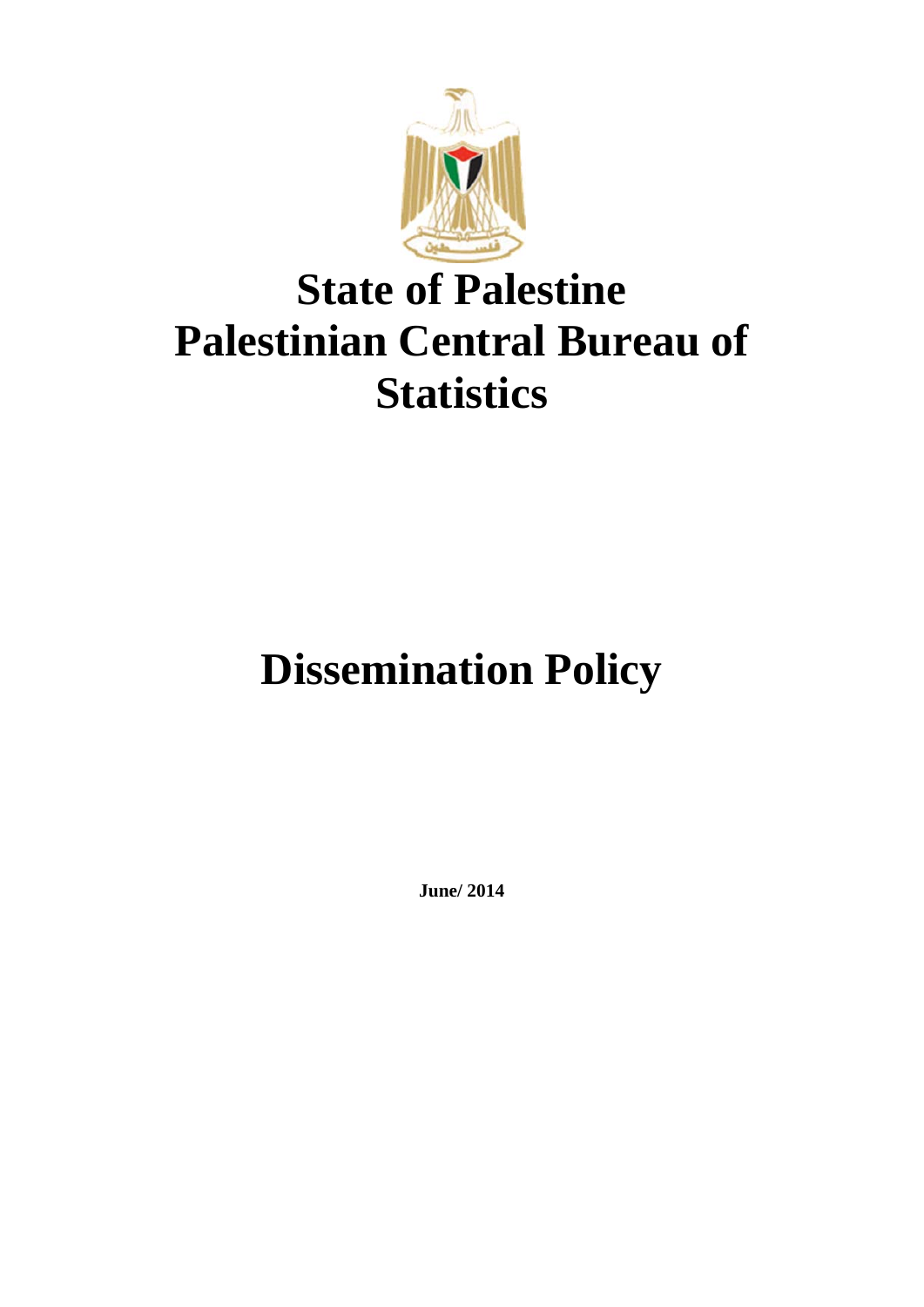### **1. Introduction**

Statistics, in contemporary societies, have grown in importance for planning, development, research and analysis processes. They effectively contribute to decision-making in all sectors. As stated in the Code of Practice for Palestine's Official Statistics, official statistics are a public commodity accessible to all beneficiaries free of charge without any discrimination among them or granting any party time priority over other parties. Official statistics must therefore be presented in a clear and easily understandable manner that does not require specialized statistical expertise. Moreover, it is necessary to develop means and channels for dissemination of statistics in the Palestinian society and cope with latest technological and professional development to ensure that all beneficiaries have access to the Palestinian official statistics according to international recommendations and standards and in a manner that fulfills national needs.

## **2. General pillars for the dissemination policy of official statistics in Palestine**

The Palestinian official statistics dissemination policy depends on the legal and professional frameworks of production and dissemination of official statistics, namely:

- The Palestinian General Statistics Law (4) for the year 2000 and its executive regulations
- The Basic Principles of Official Statistics issued by the UN Statistical Committee in its thirty fifth session, 2004 and its subsequent amendments
- The Palestinian Official Statistics Code of Practice (work principles and procedures)
- The National Development Plan and the National Strategy for the development of Official **Statistics**
- The Public Service Code of Conduct and Ethics.

#### **3. Trends**

Deviating from the traditional form of former dissemination policies, this policy focuses on a number of general trends of dissemination. These trends are currently under discussion in reason of the salient urgent need to apply best practices in dissemination. The policy focused on the following trends:

#### **Accessibility**

The Palestinian statistical system provides Palestinian official statistics and other statistical products to respond to beneficiaries' needs and maximize benefit to reach effective accessibility. Statistics are tied to interrelated basic principles that must be taken into account upon production and dissemination of statistics. These principles include easy access to information for users; information must be available in different forms via various media to enable users access it with minimum effort. Even highly accessible published information cannot be fully useful if presented in a manner that is not easily understood. Users need to be provided with additional information (like metadata) to be able to understand and use information. Another core principle in this policy is the usability of information; in other words, statistics must fulfill a number of standards including responding to users' genuine need and possible exploitation for development purpose. Therefore, producers of statistics need to apply different methods to identify users' real needs including userproducers dialogue, reception of feedback through users' satisfaction surveys and other means.

#### **Partnership**

.

Partnership, for the purpose of official statistics dissemination, means involvement of all statistical system components in the dissemination of official statistics. It relates mainly to partnership between statistics producer (official statistical system) and user. As such, the role of users and beneficiaries is activated to ensure enlisting real needs and improving the dissemination style for effective use of statistics. Partnership is also between official statistics producers from the official statistical system, which includes in addition to PCBS other components like ministries and governmental institutions. It is necessary to harmonize work of all components in the production and dissemination of official statistics.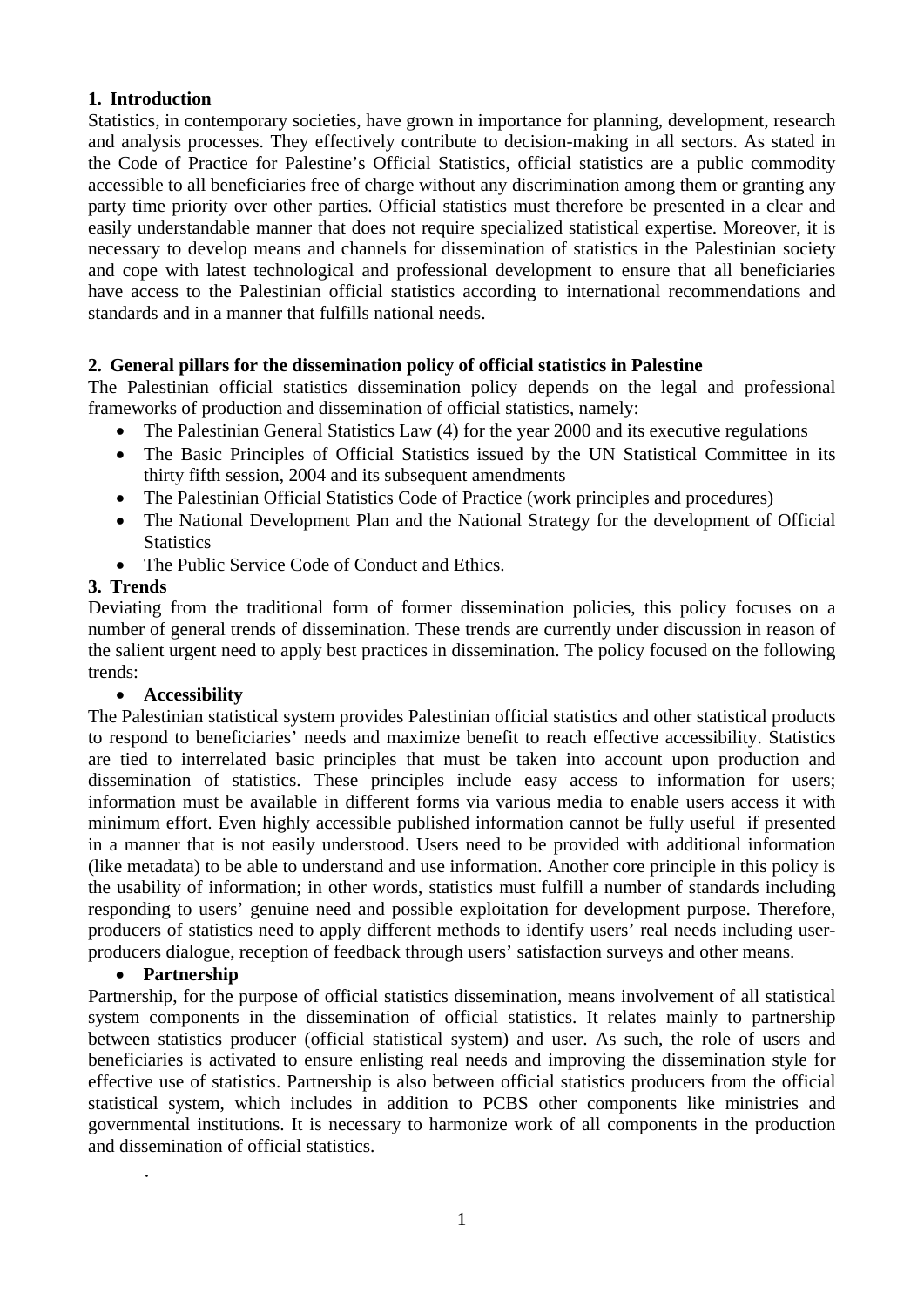To enhance partnership, it is necessary to focus on the core role PCBS plays to include, in addition to production and dissemination of statistics, coordination with other components of the statistical system (namely statistical units in different ministries and governmental institutions). It should help them in the production and dissemination of official statistics that PCBS does not produce and ensure they respect clear agreed upon procedures to standardize methodologies of dissemination of official statistics via electronic and other channels. It is also necessary to update such standards and procedures to respond to work development and needs.

It is also necessary to reinforce partnership with another key player, namely the media. Different forms of media (audiovisual and printed) publish official statistical data that reach out to all local and international societal segments to increase their awareness of the socioeconomic and demographic realities of Palestine.

## **Be updated with evolution**

The Palestinian statistical system always updates itself with the latest developments in the area of statistics. It always applies latest and best statistical practices and standards in all of its activities at local and global levels. It also uses cutting-edge technologies to disseminate data with its metadata to enable users employ such data in the best manner possible.

#### **Traditional principles**

The Palestinian official statistics dissemination policy applies traditional professional and technical principles, derived from the policy pillars that identify the relationship with the beneficiaries. It also identifies the role of official statistics producers. These principles are:

#### **Relevance**

Palestinian official statistics must be relevant and responding to national and beneficiary needs, as identified in the users-producers dialogue and the users' satisfaction survey. Produced statistics must be comprehensive and as detailed as possible while taking into account quality control and confidentiality of personal data. Statistics must be produced with optimal use of resources available.

#### **Quality and coordination**

The quality standards applied in the Palestinian official statistics is reliable and of high professional quality. Therefore, statistics are accurate and reliable in decision-making. Coordination also allows for comparison in time and place series.

#### **Independence**

Palestinian official statistics are not subject to any political interference or authoritarian factional intervention. PCBS and statistical system components apply the general statistical law and its code of practice, which confirm their professional independence in producing and disseminating official statistics.

#### **Egalitarian in dissemination**

Beneficiaries are treated equally by the statistical system as regards to the timing of dissemination. No priority is accorded to any party regardless of their social, technical or professional status. Accordingly, a prior calendar of dissemination is distributed detailing the locations and media of dissemination. PCBS takes all necessary measures to ensure dissemination of the calendar to all beneficiaries.

#### **Impartiality**

The Palestinian statistical system produces and disseminates statistics accessible to all beneficiaries on pure professional bases. There is no interference whatsoever in the interpretation or analysis of such statistics. The Palestinian statistical system has also the right to respond to any misuse or misinterpretation of the Palestinian official statistics.

#### **Free of charge**

The statistical system, with all its components, is committed to providing free of charge official statistics to all beneficiaries via various dissemination media. An exception to this will be particular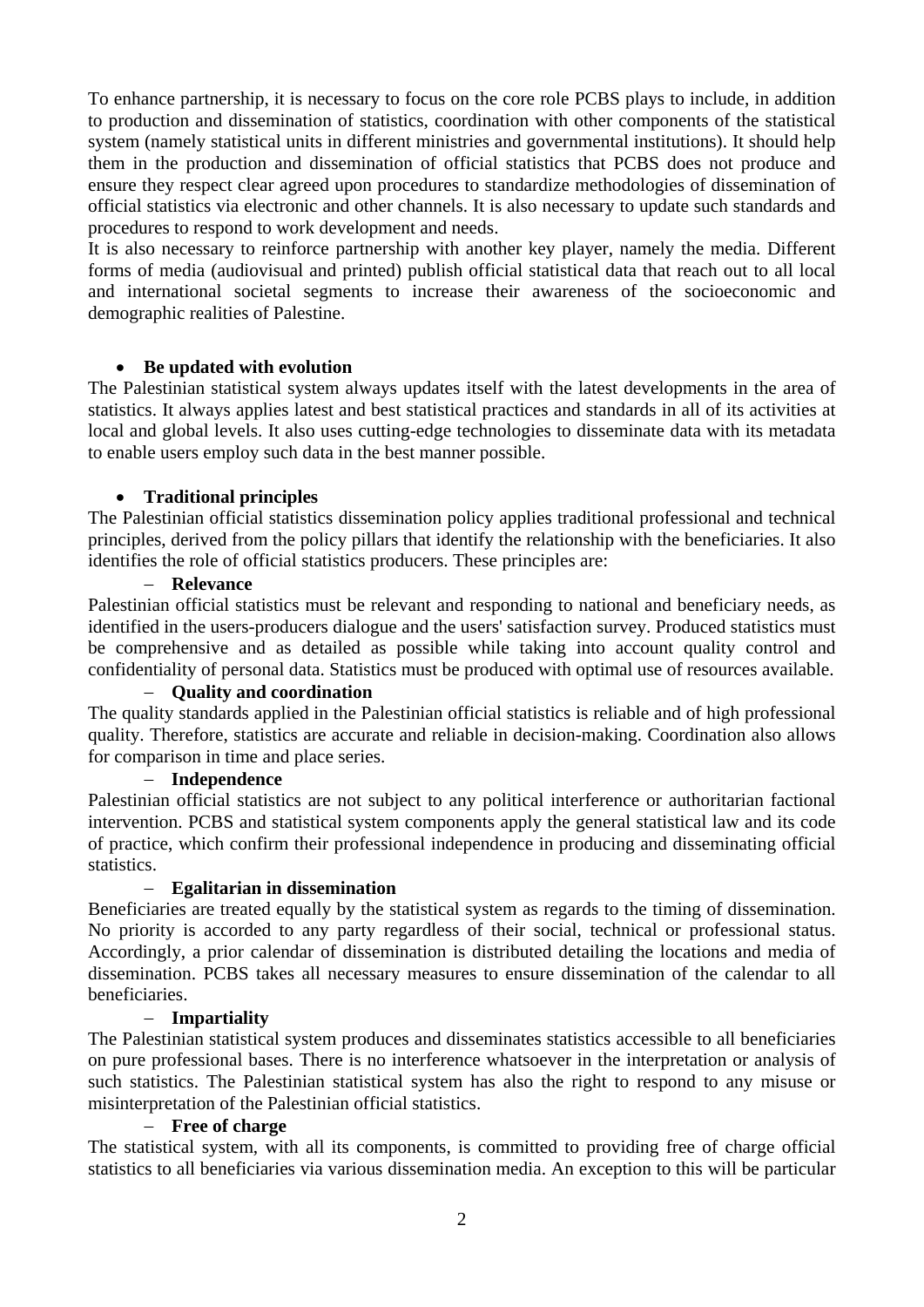requests from beneficiaries for statistical data that require additional effort. Symbolic fees will then be charged for the additional effort in accordance with declared specific procedures.

## **Confidentiality of personal data**

The statistical system, with all its components, is committed to applying all necessary procedures and standards to protect the confidentiality of respondents' personal data. It shall use any data it collects merely for statistical purposes, as per Article 17 of the Palestinian General Statistics Law No (4) for the year 2000.

## **4. Targeted groups**

Statistical data dissemination via all media available targets all segments of local and global communities. Complete, updated accurate statistical data are indispensable for public policymaking, planning and programs aiming to achieve sound empirical sustainable development. In the Palestinian case, the targeted and beneficiary groups may be divided as follows:

- Specialized researchers and research centers use official statistics in their in-depth analysis to come out with broader analytical results that can serve sustainable development.
- University, colleges and higher studies students whose researches require empirical official statistics.
- Schools students of all grades since statistical data are used in school curricula in the form of maps, graphs or tables to explain scientific or literary information. Moreover, students use such outputs in their researchers.
- Private sector institutions and investors who need official data to gear their investments in profitable projects that build and support the economy of the state
- Public sector institutions, ministries and agencies as well as decision-makers in this sector who need official statistics to make informed decisions on promoting development and improving the livelihood of all citizens as well as on provision and improvement of services.
- International institutions that use official statistical data in their international comparisons and studies to enhance capacity building and identify areas of risk to tailor assistance as needed in all fields.
- The public in general benefit from official statistics in daily life mainly in the consumer's price index, cost of living and unemployment rates and other indicators; statistics are also depended on in legal and professional disputes.
- Written press and audiovisual media use official statistics to shed light on sensitive issues and direct the public opinion to serve the Palestinian society.

## **5. Palestinian official statistics dissemination channels**

Consistent with professional and technical developments in the dissemination of official statistics for domestic and global beneficiaries, the statistical system components developed channels for dissemination of Palestinian official statistics. On the other hand, they reduced reliance on traditional printed copies and CD's to focus more on online dissemination. The current channels now include:

- **Data Visualization Techniques** : the global trend in dissemination of statistical data is by use of interactive visual techniques that do not require previous knowledge in statistics or in reading of statistical figures. Such techniques enable us reach different users, mainly the general public and students with an appropriate and interesting method.
- **Social Media:** social media help communicate with a large number of users and locate new customers and users in addition to preserving current users. Social media enable users have quick access to information that goes beyond the traditional search of information. It also allows for quick response on issues raised in the society. Use of social media also helps in improving the reputation of statistics and increasing people and users' confidence in statistical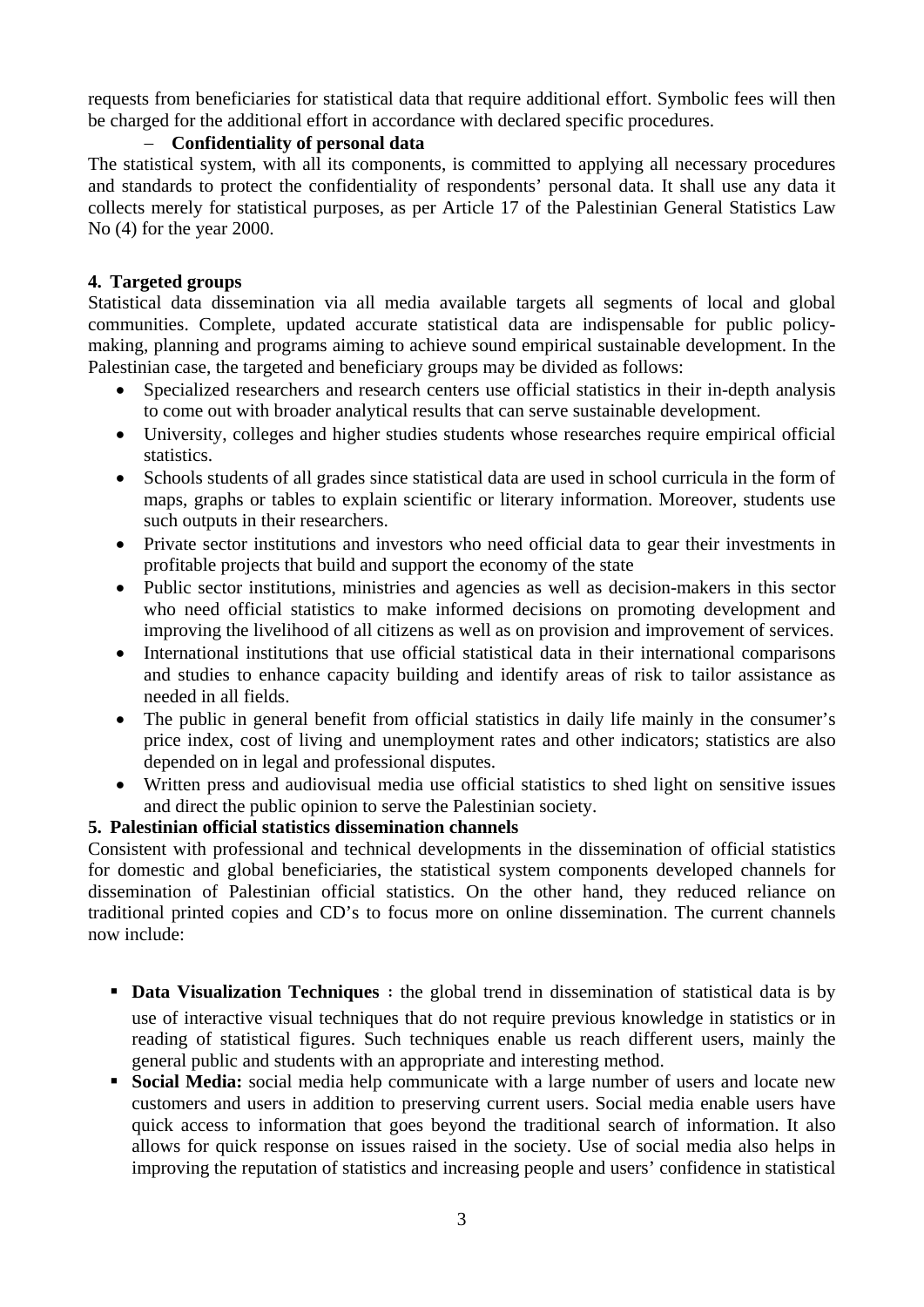figures. It makes it also possible to focus on the statistical system activities to highlight its social responsibility on these pages.

- **YouTube Account:** the Statistics YouTube channel specializes in display of visual presentations of the statistical system including TV interviews, films, and statistical presentations. Other specialized visual presentations are also prepared and gathered on a single challenge to facilitate user's access thereto. Data are uploaded as video clips on Palestinian statistics with links from the social media pages. They serve statistical, educational, awareness as well as promotional purposes of the Palestinian statistical system.
- **Interactive matrices and international standards for statistics dissemination:** focus on the use of international tools and standards to disseminate and document statistics including SDDS, PX-Web, DevInfo, SDMX and ADP. Use of the international standards helps in the interactive dissemination of documents using interactive matrices and visual techniques. It also facilitates integration of statistical data and indicators at domestic and global levels and allows for global exchange of data. Moreover, it grants authorization to users via a user's name and password, each within its competence, in application of the policies of dissemination of statistics.
- **Interactive statistical maps and atlases:** production of e-geographic atlases linked to the statistics available, which interactively allows users to access statistical data available on the geographic level. The maps and atlases are published on an online electronic database and on the statistical system's web pages.
- **PCBS' portal and statistical calendar:** develop the statistical calendar to enable data and web pages' users utilize it like a complementary program that is not restricted to mere presentation of topics. PCBS developed its web site, realizing the importance of online dissemination and its broad spread. It allows beneficiaries of all segments access information in Arabic and in English. The dissemination is regularly updated and developed to maximize use and efficiency.
- **Mobile Applications/ SMS:** Most data users nowadays rely on smart phones. Many institutions have their own programs with services provided via smart devices. Consequently, PCBS provides timely core data and statistical figures via mobile phone applications specially made for official Palestinian statistics. Users and interested beneficiaries only need to upload the applications from approved sites on their phones. Figures and core results are also sent to beneficiaries via SMS, provided that they submit an application and pay subscription to the service.
- **Customers' services section and reception section at PCBS**: employees of PCBS customers' service section are highly qualified to deal with users; they possess the statistical experience to quickly and transparently provide the requested information immediately or direct users to a particular statistical entity. They are also capable of receiving and answering requests for services through different means. The customers' service section is the official institution's body responsible for reception of and responding to statistical requests.
- **Interactive statistics museum:** statistics have realistic, cultural and historical necessity. They gain in importance with the spread of construction and achievements in all states' life projects. The idea stems from the necessity to familiarize researchers and other interested parties of the history of statistics and the corner stones of statistical work. The museum will collect and present the most important statistical documents and distinguished projects as well as local and international prizes accorded to the Palestinian statistics. The presentation shall be interactive using available modern techniques.
- **Special traditional newsletters:** the statistical system provides paper newsletters to those interested in collecting special books; the hard copies are only available for annual disseminations and special issues. Prints are provided with refined cover for users interested in keeping hard copies of statistical disseminations like the annual reports, governorates' reports and special statistical issues.